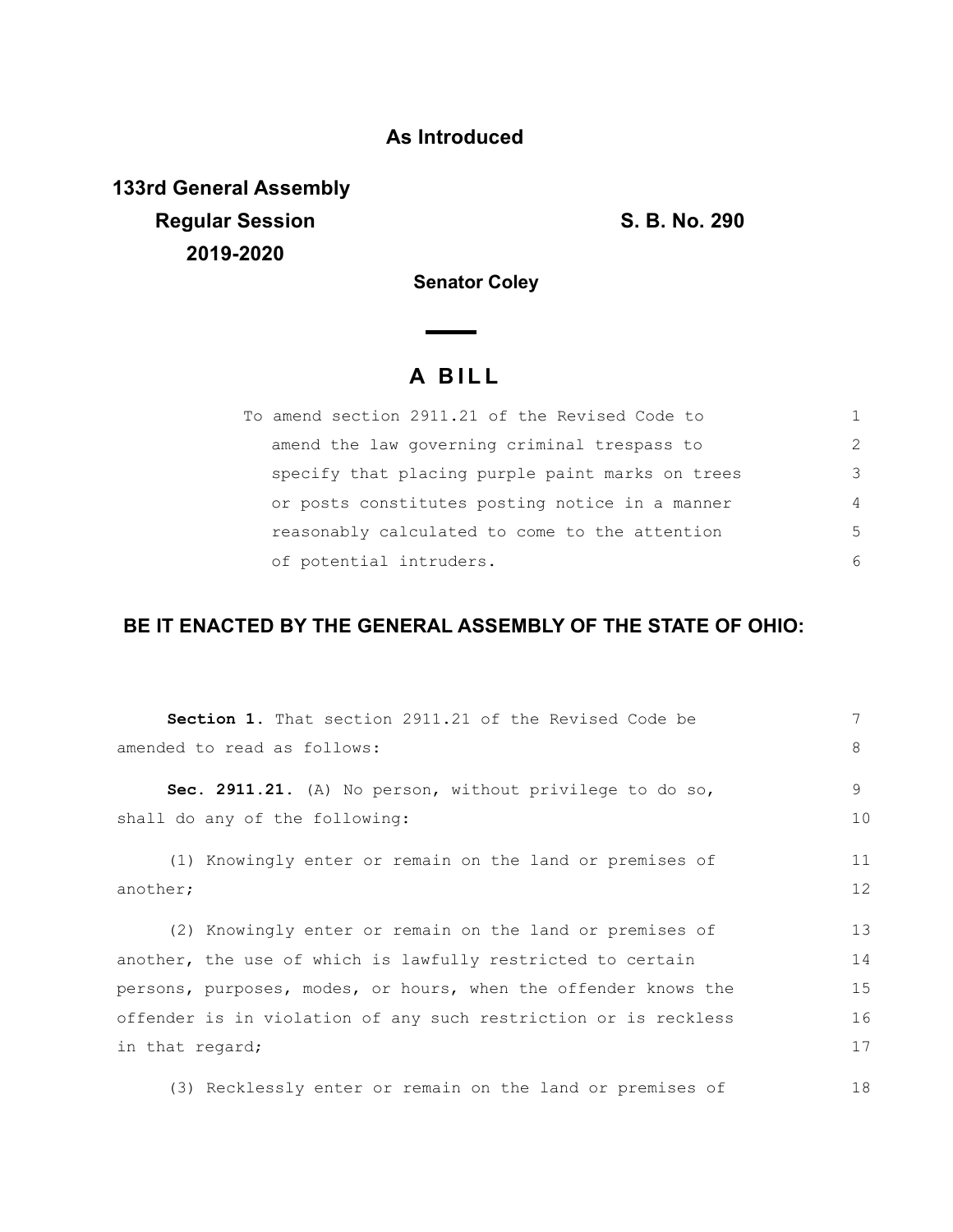another, as to which notice against unauthorized access or presence is given by actual communication to the offender, or in a manner prescribed by law, or by posting in a manner reasonably calculated to come to the attention of potential intruders, or by fencing or other enclosure manifestly designed to restrict access; 19 20 21 22 23 24

(4) Being on the land or premises of another, negligently fail or refuse to leave upon being notified by signage posted in a conspicuous place or otherwise being notified to do so by the owner or occupant, or the agent or servant of either.

(B) It is no defense to a charge under this section that the land or premises involved was owned, controlled, or in custody of a public agency. 29 30 31

(C) It is no defense to a charge under this section that the offender was authorized to enter or remain on the land or premises involved, when such authorization was secured by deception.

(D)(1) Whoever violates this section is guilty of criminal trespass, a misdemeanor of the fourth degree.

(2) Notwithstanding section 2929.28 of the Revised Code, if the person, in committing the violation of this section, used a snowmobile, off-highway motorcycle, or all-purpose vehicle, the court shall impose a fine of two times the usual amount imposed for the violation. 38 39 40 41 42

(3) If an offender previously has been convicted of or pleaded guilty to two or more violations of this section or a substantially equivalent municipal ordinance, and the offender, in committing each violation, used a snowmobile, off-highway motorcycle, or all-purpose vehicle, the court, in addition to or 43 44 45 46 47

36 37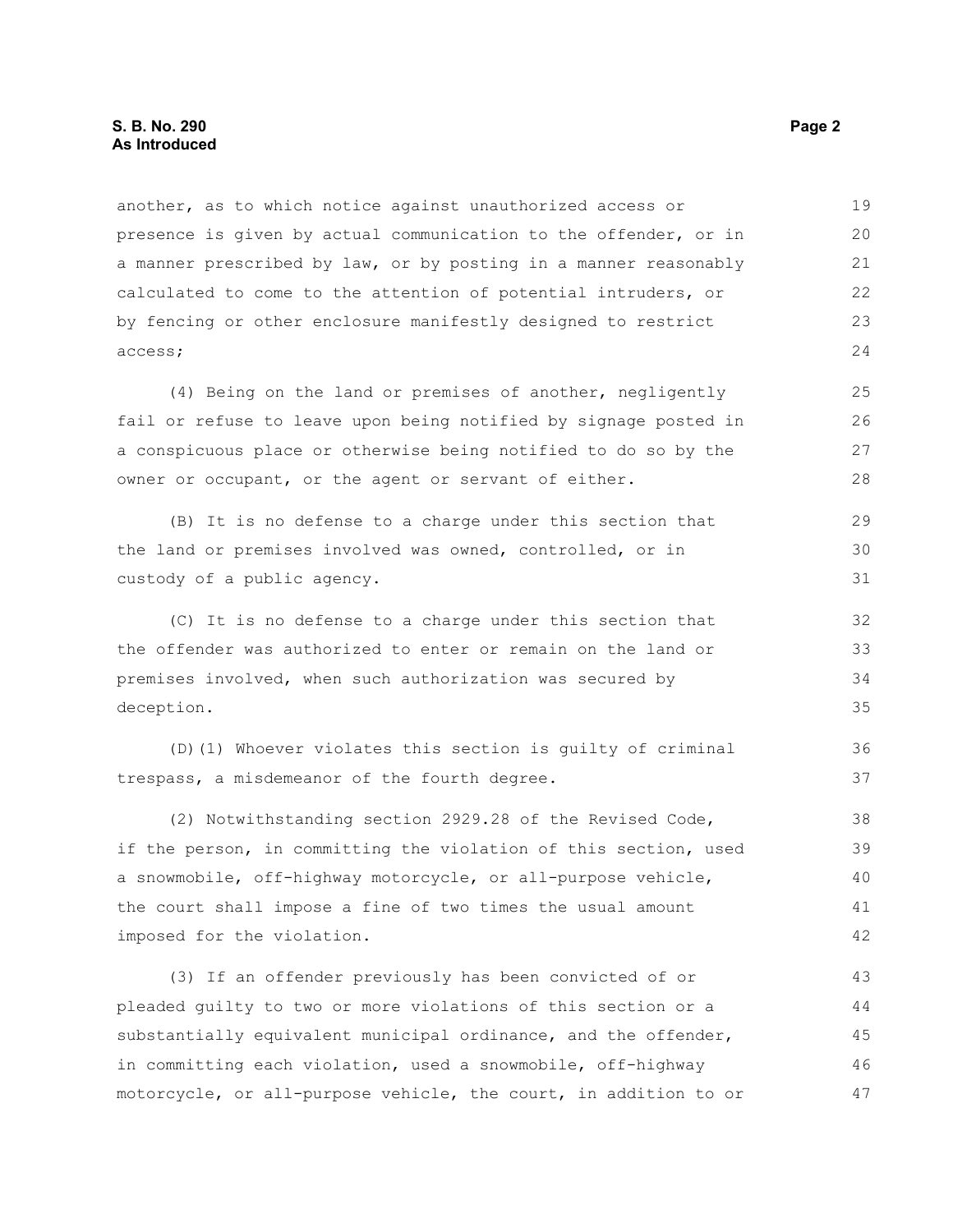independent of all other penalties imposed for the violation, may impound the certificate of registration of that snowmobile or off-highway motorcycle or the certificate of registration and license plate of that all-purpose vehicle for not less than sixty days. In such a case, section 4519.47 of the Revised Code applies. 48 49 50 51 52 53

(E) Notwithstanding any provision of the Revised Code, if the offender, in committing the violation of this section, used an all-purpose vehicle, the clerk of the court shall pay the fine imposed pursuant to this section to the state recreational vehicle fund created by section 4519.11 of the Revised Code. 54 55 56 57 58

(F)(1) For purposes of division (A)(3) of this section, "posting in a manner reasonably calculated to come to the attention of potential intruders" includes placing identifying purple paint marks on trees or posts in accordance with division (F)(2) of this section. 59 60 61

(2) A landowner may place identifying purple paint marks on trees or posts around the landowner's property in accordance with the following:

(a) Each paint mark is a vertical line of not less than eight inches in length.

(b) The bottom of each paint mark is not less than three feet and not more than five feet from the base of the tree or post.

(c) Each paint mark is readily visible and placed not more than twenty-five yards from the next paint mark. 72 73

(G) As used in this section:

(1) "All-purpose vehicle," "off-highway motorcycle," and 75

62 63

64 65 66

67 68

69 70 71

74